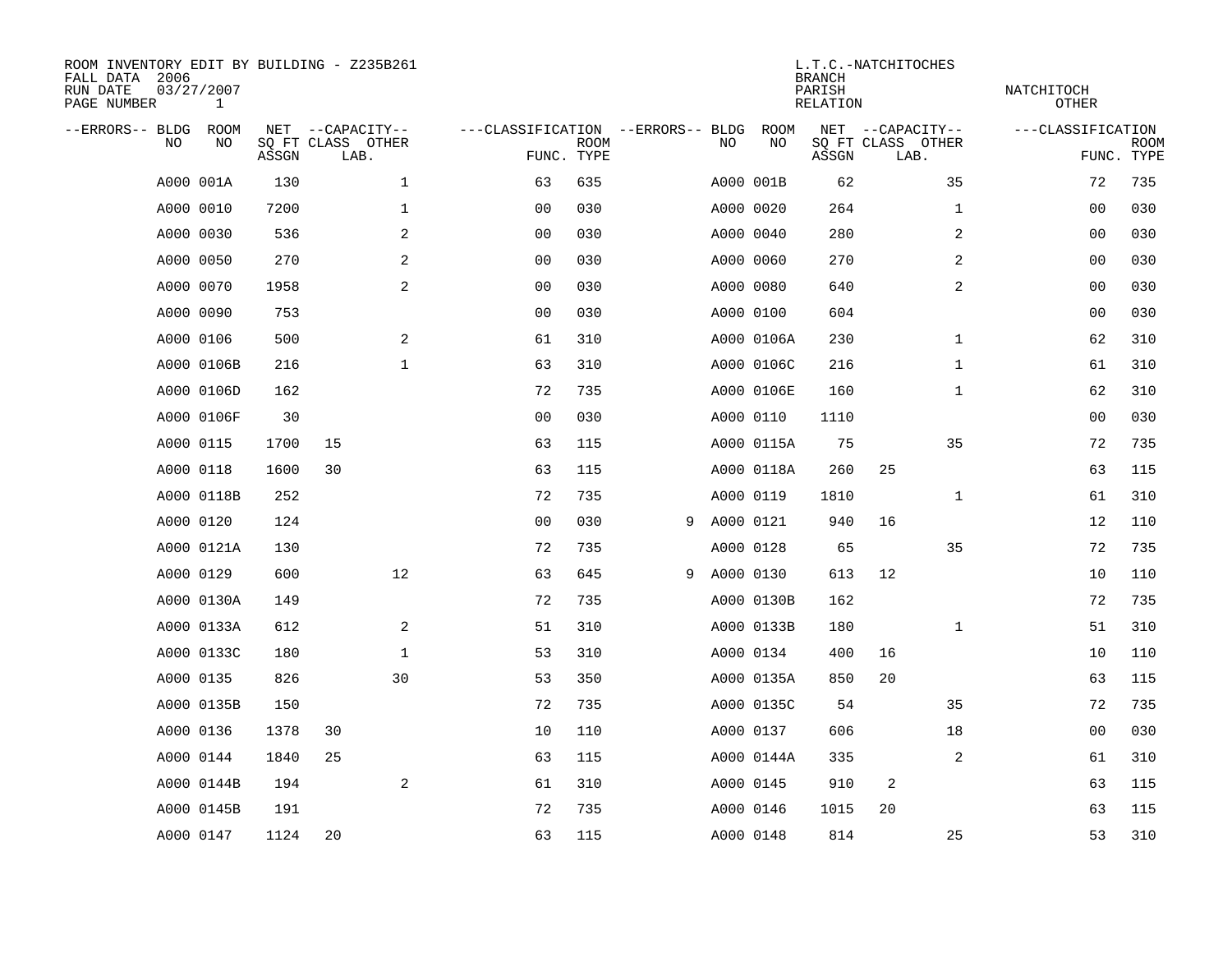| ROOM INVENTORY EDIT BY BUILDING - Z235B261<br>FALL DATA 2006<br>RUN DATE<br>PAGE NUMBER |             | 03/27/2007<br>2 |       |                           |              |                                   |                           |   |          |              | <b>BRANCH</b><br>PARISH<br>RELATION              | L.T.C.-NATCHITOCHES           |                                       | NATCHITOCH<br>OTHER |                           |
|-----------------------------------------------------------------------------------------|-------------|-----------------|-------|---------------------------|--------------|-----------------------------------|---------------------------|---|----------|--------------|--------------------------------------------------|-------------------------------|---------------------------------------|---------------------|---------------------------|
| --ERRORS-- BLDG ROOM                                                                    |             |                 |       | NET --CAPACITY--          |              | ---CLASSIFICATION --ERRORS-- BLDG |                           |   |          | ROOM         |                                                  | NET --CAPACITY--              |                                       | ---CLASSIFICATION   |                           |
|                                                                                         | NO          | NO              | ASSGN | SQ FT CLASS OTHER<br>LAB. |              |                                   | <b>ROOM</b><br>FUNC. TYPE |   | NO       | NO           | ASSGN                                            | SQ FT CLASS OTHER<br>LAB.     |                                       |                     | <b>ROOM</b><br>FUNC. TYPE |
|                                                                                         |             | A000 0148A      | 320   |                           | $\mathbf{1}$ | 63                                | 310                       |   |          | A000 0148B   | 195                                              |                               | $\mathbf{1}$                          | 62                  | 310                       |
|                                                                                         | A000 0155   |                 | 1107  | 14                        |              | 63                                | 115                       |   |          | 9 A000 0155A | 256                                              | 3                             |                                       | 12                  | 110                       |
|                                                                                         |             | A000 0155B      | 170   | 2                         |              | 63                                | 115                       |   |          | A000 0155C   | 660                                              |                               |                                       | 72                  | 735                       |
|                                                                                         | A000 0156   |                 | 2410  | 25                        |              | 63                                | 115                       |   |          | 9 A000 0156A | 490                                              | 3                             |                                       | 12                  | 110                       |
|                                                                                         |             | A000 0156B      | 136   |                           |              | 72                                | 735                       |   |          | A000 0156C   | 333                                              |                               |                                       | 72                  | 735                       |
|                                                                                         | A000 0159   |                 | 2550  | 20                        |              | 63                                | 115                       |   |          | A000 0159A   | 370                                              | 15                            |                                       | 12                  | 110                       |
|                                                                                         |             | A000 0159B      | 213   |                           |              | 72                                | 735                       |   |          | A000 0159C   | 130                                              |                               |                                       | 72                  | 735                       |
|                                                                                         | A000 0163   |                 | 2236  | 20                        |              | 63                                | 115                       |   |          | A000 0163A   | 1651                                             | 18                            |                                       | 63                  | 115                       |
|                                                                                         |             | A000 0163B      | 400   |                           |              | 72                                | 735                       |   |          | A000 0163C   | 400                                              | 12                            |                                       | 30                  | 110                       |
|                                                                                         |             | A000 0163D      | 100   |                           | $\mathbf{1}$ | 61                                | 310                       |   |          | A000 0163E   | 525                                              | 12                            |                                       | 30                  | 110                       |
|                                                                                         |             | A000 0163F      | 125   |                           |              | 72                                | 735                       |   |          | A000 0163G   | 114                                              |                               | $\mathbf{1}$                          | 00                  | 030                       |
| 6                                                                                       |             | A000 0164       | 143   |                           | 2            | 0 <sub>0</sub>                    | 315                       | 6 |          | A000 0169    | 300                                              |                               | 3                                     | 00                  | 315                       |
|                                                                                         |             | A000 0169B      | 40    |                           | $\mathbf{1}$ | 0 <sub>0</sub>                    | 030                       |   |          | A000 0169F   | 40                                               |                               | 15                                    | 0 <sub>0</sub>      | 030                       |
|                                                                                         | A000 0183   |                 | 400   | 15                        |              | 63                                | 115                       |   |          | A000 0183B   | 272                                              |                               |                                       | 72                  | 735                       |
|                                                                                         |             | A000 0183C      | 400   |                           |              | 72                                | 735                       |   |          | A000 0183D   | 350                                              |                               | 2                                     | 61                  | 310                       |
|                                                                                         |             | A000 0184       | 3600  | 20                        |              | 63                                | 115                       |   |          | 9 A000 0184A | 451                                              | $\overline{4}$                |                                       | 12                  | 110                       |
|                                                                                         |             | A000 0184B      | 152   |                           | $\mathbf{1}$ | 61                                | 310                       |   |          | A000 0184C   | 138                                              |                               | $\mathbf{1}$                          | 0 <sub>0</sub>      | 030                       |
|                                                                                         |             | A000 0184D      | 138   |                           | $\mathbf 1$  | 0 <sub>0</sub>                    | 030                       |   |          | A000 0184E   | 190                                              |                               |                                       | 72                  | 735                       |
|                                                                                         | A000 0185   |                 | 2400  | 20                        |              | 63                                | 115                       |   |          | A000 0185A   | 152                                              |                               | $\mathbf{1}$                          | 61                  | 310                       |
| 6                                                                                       | A000 0186   |                 | 1333  |                           |              | 0 <sub>0</sub>                    | 755                       |   |          |              | TOTAL NUMBER CLASSROOMS<br>TOTAL NUMBER LABS 210 | TOTAL NUMBER SPECIAL LABS 220 | TOTAL NET ASSIGN SQ. FT. IN ROOM FILE | 44,229<br>10        |                           |
| 5                                                                                       | <b>B000</b> |                 |       |                           |              |                                   |                           |   | NO ROOMS |              |                                                  |                               |                                       |                     |                           |
| 5                                                                                       | C000        |                 |       |                           |              |                                   |                           |   | NO ROOMS |              |                                                  |                               |                                       |                     |                           |
| 5                                                                                       | D000        |                 |       |                           |              |                                   |                           |   | NO ROOMS |              |                                                  |                               |                                       |                     |                           |